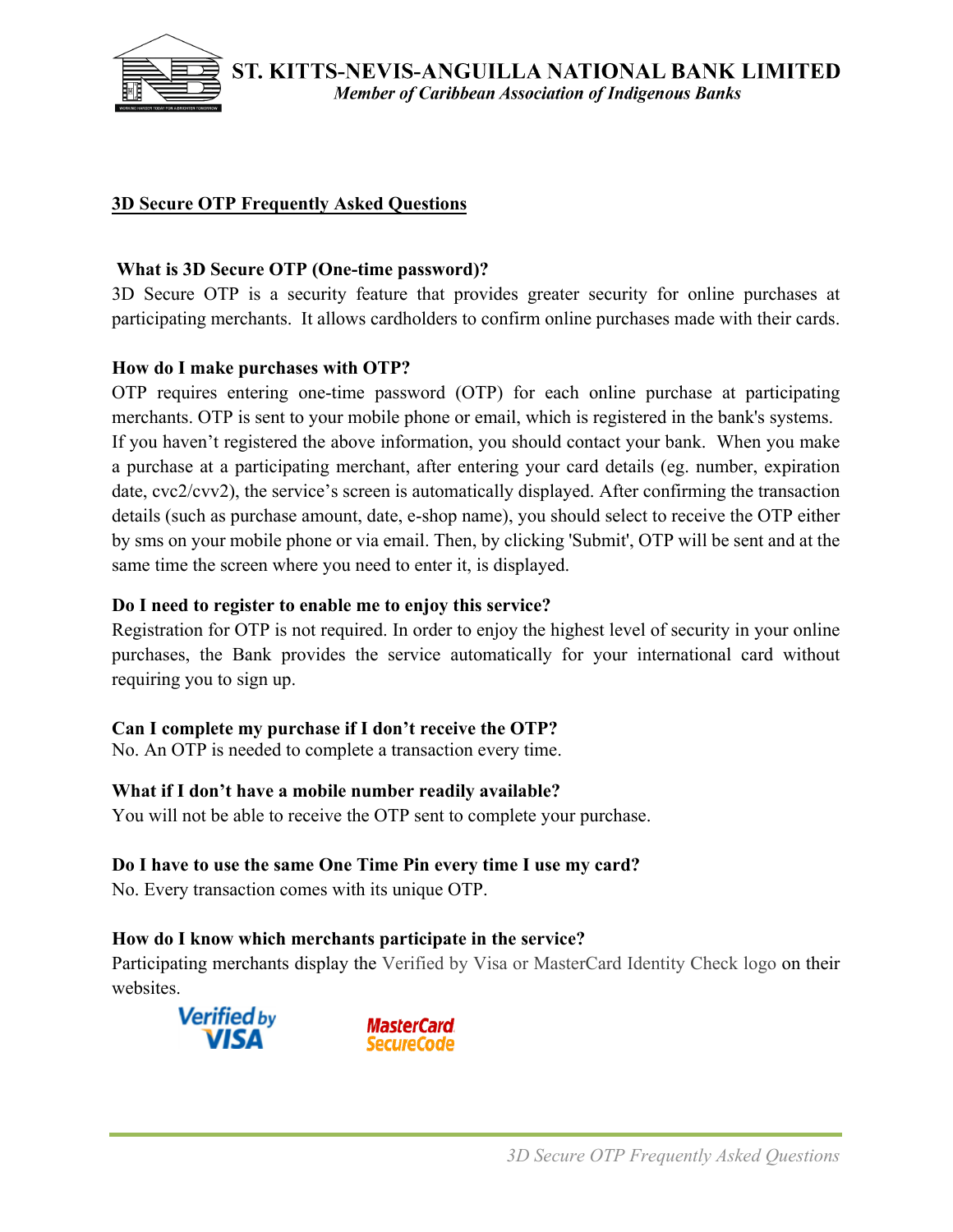## **What happens if an online merchant does not participate in the service?**

The additional 3D Secure authentication is not applicable on online merchant sites that do not support MasterCard Identity Check / Verified by Visa authentication. Transactions performed at these merchant sites will be processed as normal online transactions without OTP authentication.

## **To which mobile phone number or email OTP will be sent?**

During card issuance you should have stated your mobile phone number and email. OTP will be sent to your mobile phone or email (whichever you choose) registered with the Bank. If no mobile phone or email is registered at all in the Bank's systems, you should contact the Bank to update your records.

## **Do I need to confirm my mobile phone or my email for each transaction?**

On the Verified by Visa/Mastercard Identity Check service screen, where you have to enter the OTP, a part of your mobile phone number or email (whichever you chose) registered in the Bank's systems in which OTP has already been sent is displayed. Please check the mobile phone number or email and if it is incorrect, you should contact your Bank to update your records.

## **What should I do if my mobile phone is incorrect?**

If your mobile phone is incorrect, you may select to receive OTP via your email. At the same time, you should contact your Bank to register your new mobile phone number.

## **What should I do if my email is incorrect?**

If your email is incorrect, you may select to receive OTP via your mobile phone. At the same time, you should contact your Bank to register your new email.

## **Can I delete my international card from participating in the 3D Secure OTP Service?**

You cannot delete your international card from participating in the 3D Secure OTP Service. The 3D Secure OTP Service, which is provided to you completely free of charge, offers you even greater security to enjoy online transactions with your international card.

## **I previously registered for 3D Secure, will I stop using it?**

The way you make your online purchases with your international card at participating merchants has changed. Effective  $10^{th}$  February 2020, you will enter a One Time Password (OTP) that you will receive via SMS on your mobile phone or email. This means that you will not need to enter the password you created when you previously registered your card for 3D Secure.

## **Will I be able to receive the OTP on my mobile phone when transacting abroad?**

Yes, once your phone has been switched to roaming mode.